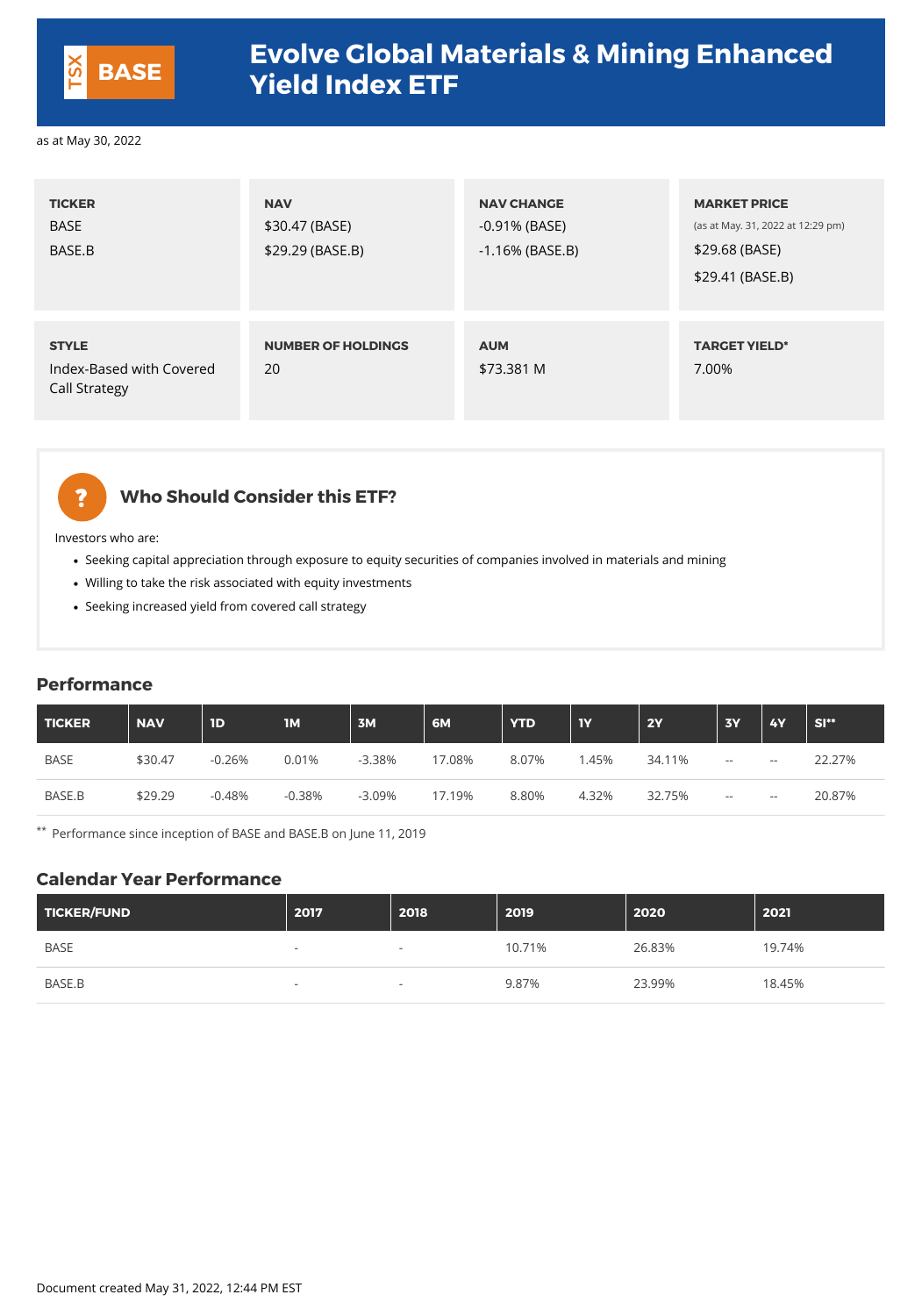#### **Historical Prices (\$) - BASE**

As at May 30, 2022



#### **Cumulative Total Return (%) - BASE**

As at May 30, 2022



Document created May 31, 2022, 12:44 PM EST



## **Evolve Global Materials & Mining Enhanced Yield Index ETF BASE**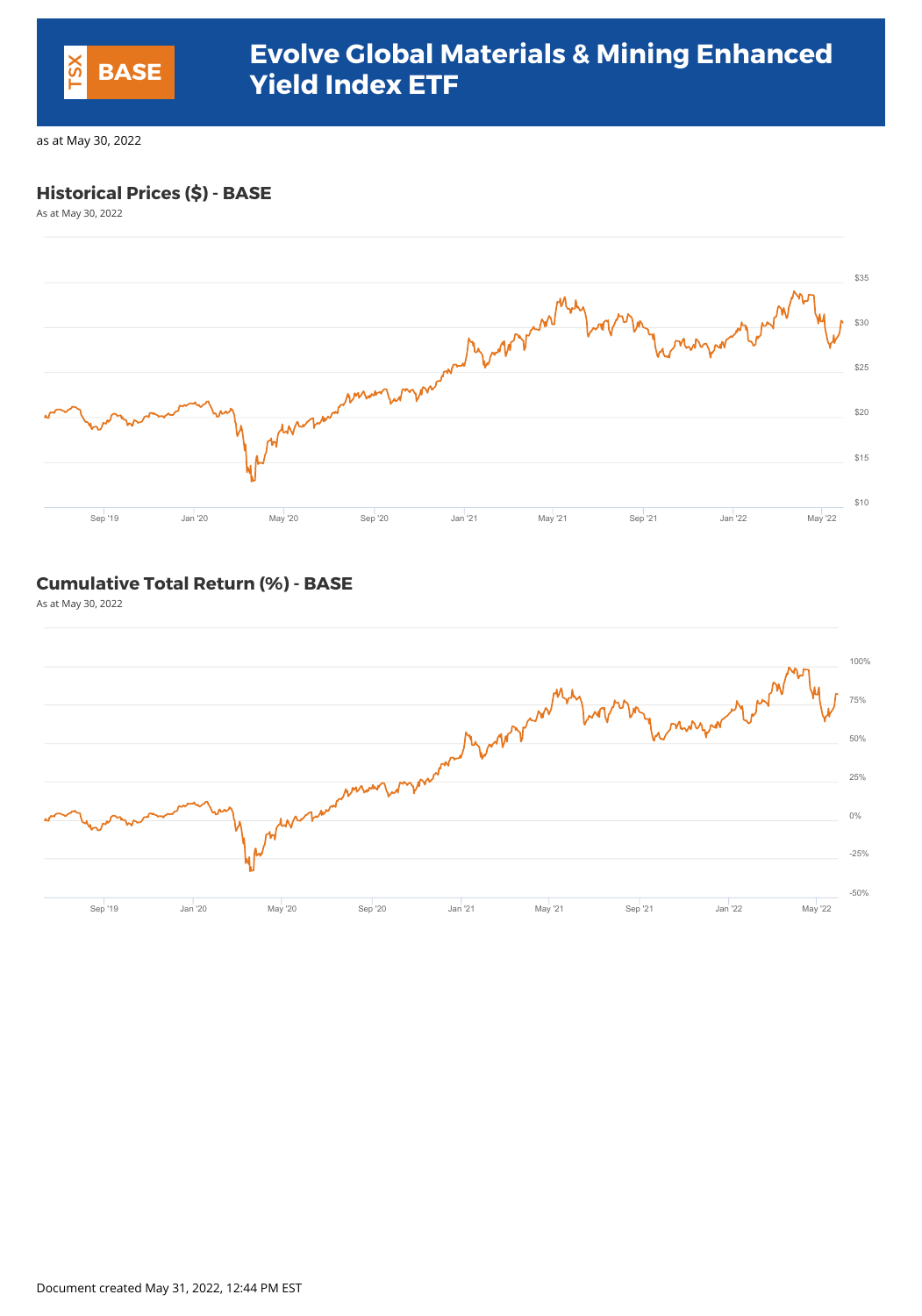#### **Fund Details**

| <b>CUSIP</b><br>30053C106 (BASE)<br>30053C205 (BASE.B) | <b>TICKER</b><br><b>BASE</b><br>BASE.B                                                                                               | <b>LISTING EXCHANGE</b><br>Toronto Stock Exchange (TSX) |
|--------------------------------------------------------|--------------------------------------------------------------------------------------------------------------------------------------|---------------------------------------------------------|
| <b>INCEPTION DATE</b><br>June 11, 2019                 | <b>CURRENCY</b><br>Hedged to CAD (BASE)<br>Unhedged to CAD (BASE.B)                                                                  | <b>REGISTERED INVESTMENT ELIGIBILITY</b><br>Yes         |
| <b>STYLE</b><br>Index-Based with Covered Call Strategy | <b>INDEX</b><br>Solactive Materials & Mining Index<br>(SOLMAMIH) (BASE)<br>Solactive Materials & Mining Index<br>(SOLMAMIP) (BASE.B) | <b>INDEX PROVIDER</b><br>Solactive AG                   |
| <b>INDEX RE-BALANCING FREQUENCY</b><br>Quarterly       | <b>MANAGEMENT FEE</b><br>0.60% (plus applicable sales taxes)                                                                         | <b>DISTRIBUTION FREQUENCY</b><br><b>Monthly</b>         |
| <b>DISTRIBUTION YIELD</b>                              |                                                                                                                                      |                                                         |

N/A

Document created May 31, 2022, 12:44 PM EST



# **Evolve Global Materials & Mining Enhanced Yield Index ETF BASE**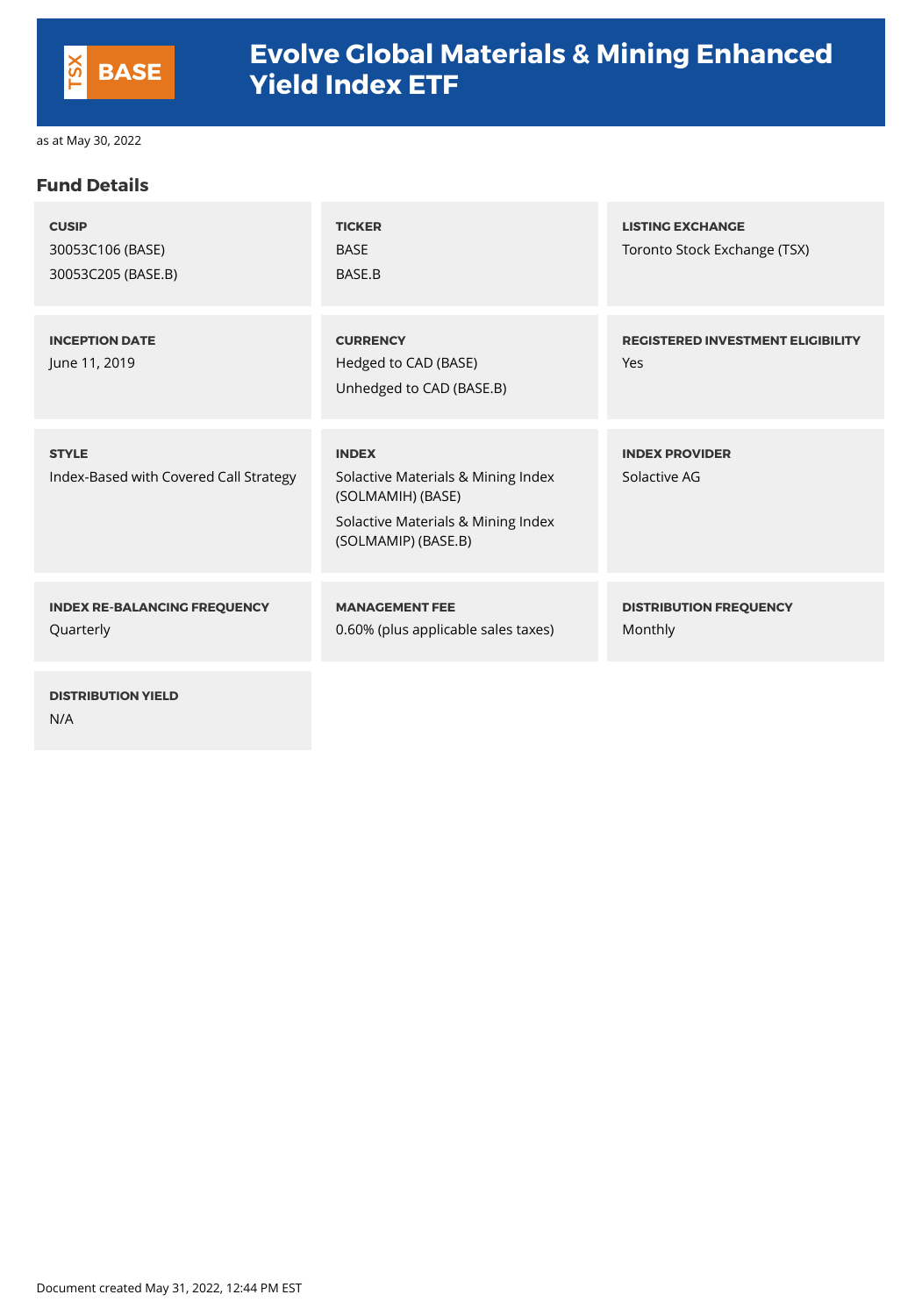## **Top 10 Holdings**

As at May 30, 2022

| <b>NAME</b>                  | <b>WEIGHT</b> | <b>TICKER</b>         | <b>SECTOR</b>          | <b>COUNTRY</b>       |
|------------------------------|---------------|-----------------------|------------------------|----------------------|
| Reliance Steel & Aluminum Co | 6.19%         | <b>RS US EQUITY</b>   | <b>Basic Materials</b> | <b>UNITED STATES</b> |
| Dow Inc                      | 6.01%         | DOW US EQUITY         | <b>Basic Materials</b> | <b>UNITED STATES</b> |
| <b>ArcelorMittal SA</b>      | 5.96%         | MT US EQUITY          | <b>Basic Materials</b> | <b>LUXEMBOURG</b>    |
| <b>Steel Dynamics Inc</b>    | 5.88%         | <b>STLD US EQUITY</b> | <b>Basic Materials</b> | <b>UNITED STATES</b> |
| Eastman Chemical Co          | 5.47%         | <b>EMN US EQUITY</b>  | <b>Basic Materials</b> | <b>UNITED STATES</b> |
| POSCO Holdings Inc           | 5.41%         | PKX US EQUITY         | <b>Basic Materials</b> | <b>SOUTH KOREA</b>   |
| DuPont de Nemours Inc        | 5.36%         | DD US EQUITY          | <b>Basic Materials</b> | <b>UNITED STATES</b> |
| Nucor Corp                   | 5.10%         | NUE US EQUITY         | <b>Basic Materials</b> | <b>UNITED STATES</b> |
| Vale SA                      | 5.06%         | <b>VALE US EQUITY</b> | <b>Basic Materials</b> | <b>BRAZIL</b>        |
| <b>Ternium SA</b>            | 4.96%         | TX US EQUITY          | <b>Basic Materials</b> | <b>LUXEMBOURG</b>    |

Document created May 31, 2022, 12:44 PM EST

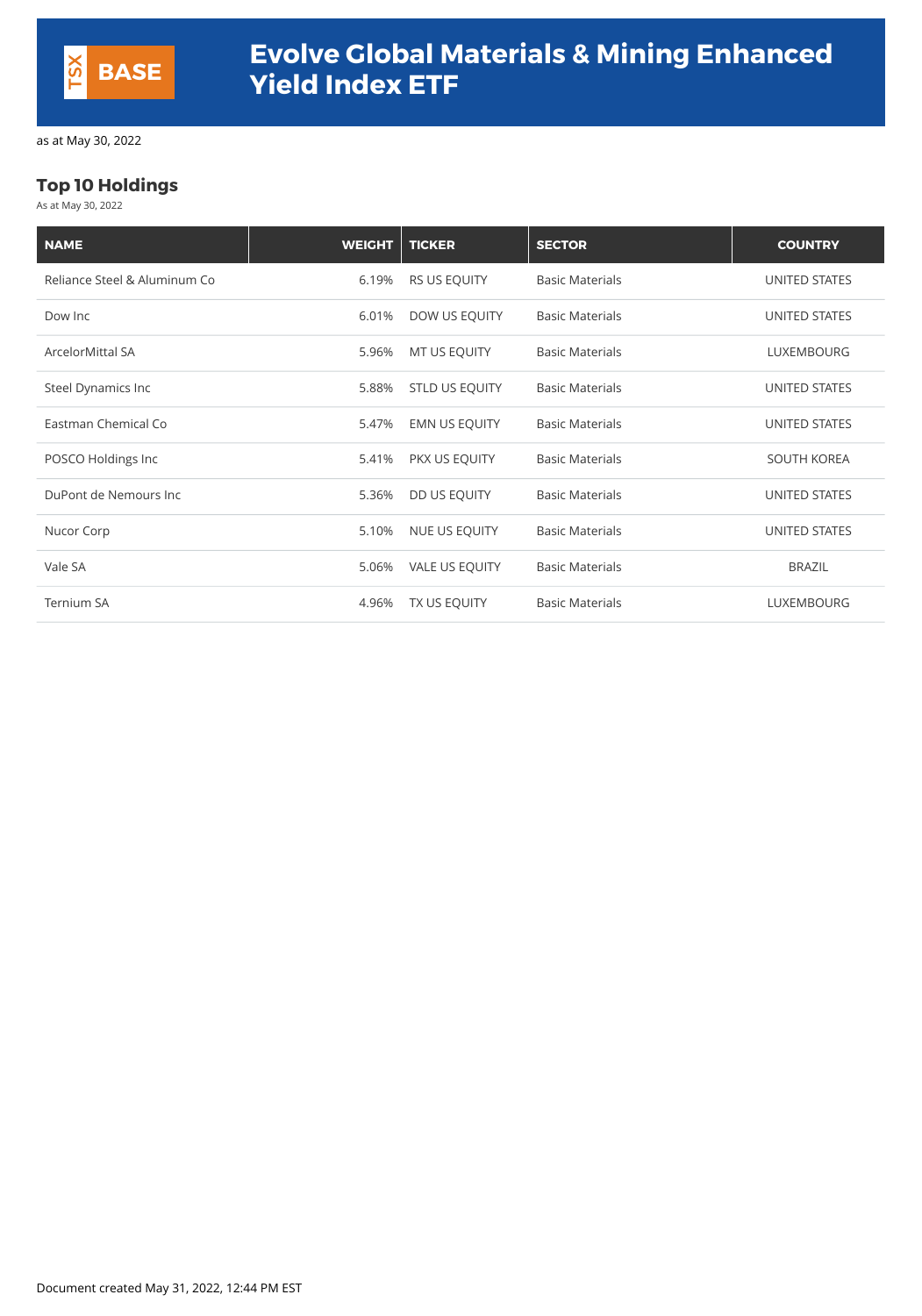#### **Geographic Allocation Sector Allocation**

As at May 30, 2022 **As at May 30, 2022** As at May 30, 2022





| .<br>.                           |
|----------------------------------|
| 51.51% Basic Materials<br>99.97% |
|                                  |
| .<br>12.59%                      |

| <b>NAME</b>    | <b>WEIGHT</b> | <b>NAME</b>                   | <b>WEIGHT</b> |
|----------------|---------------|-------------------------------|---------------|
| UNITED STATES  | 51.51%        | <b>Basic Materials</b><br>a a | 99.97%        |
| SOUTH AFRICA   | 12.59%        |                               |               |
| LUXEMBOURG     | 10.92%        |                               |               |
| SOUTH KOREA    | 5.41%         |                               |               |
| BRAZIL         | 5.06%         |                               |               |
| <b>BRITAIN</b> | 4.95%         |                               |               |
| AUSTRALIA      | 4.92%         |                               |               |
| PERU           | 4.61%         |                               |               |

Document created May 31, 2022, 12:44 PM EST



## **Evolve Global Materials & Mining Enhanced Yield Index ETF BASE**